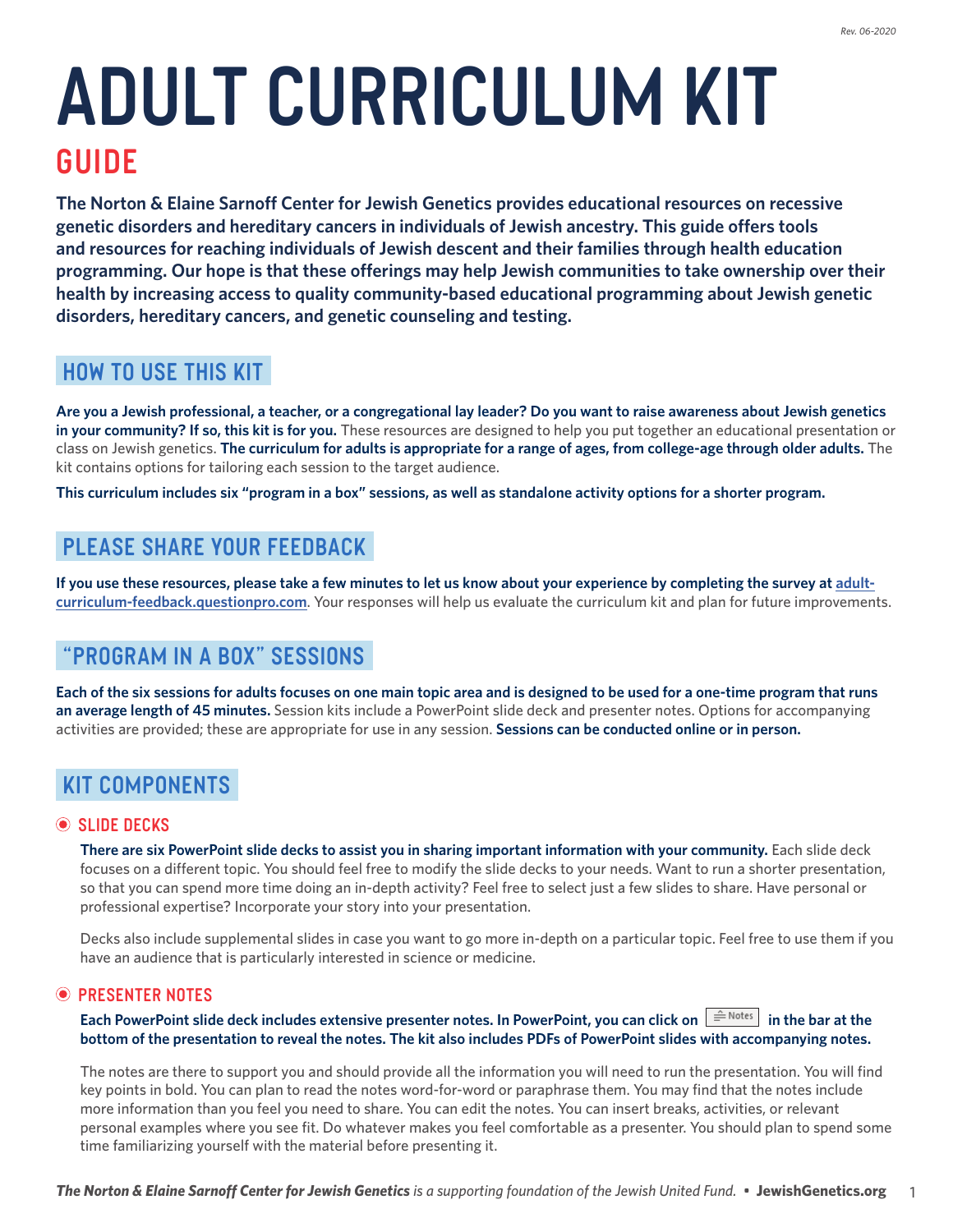## **Handouts and Activities**

**The curriculum kit includes several activities that you can use in conjunction with a PowerPoint presentation to reinforce learning and spark conversations.** Want even more activity options? Look at our youth curriculum—many of the activities included are perfect for family education or can be adapted for adults.

The kit also includes a handout on family health history. The Sarnoff Center can provide additional written resources at no cost for participants to take home from a program. Please contact **[JewishGeneticsCenter@juf.org](mailto:JewishGeneticsCenter%40juf.org?subject=Request%20for%20Brochures)** to request brochures.

# **Session Content Overview**



#### **What's Jewish About Hereditary Cancer?: BRCA & Beyond**

Individuals of Ashkenazi Jewish descent are 10 times more likely than the general population to have a BRCA mutation, which increases the risk of breast cancer in both women and men, ovarian cancer, prostate cancer, pancreatic cancer and melanoma. Overall, 1 in 40 Ashkenazi Jews carries a BRCA mutation compared to 1 in 400 in the general population. This session aims to raise awareness about hereditary cancers in the Jewish community.



## **Family Health History**

Knowing which health conditions affect which family member, and at what age, can help individuals understand whether they may be at increased risk and, if necessary, take steps to reduce that risk. This session covers the importance of knowing family health history and aims to give participants tips for talking to their family. Family health history often is discussed in the context of hereditary cancers.



#### **Jewish Genetic Disorders and Carrier Screening**

1 in 4 Ashkenazi Jews carries a Jewish genetic disorder—and likely doesn't know it. Carriers are generally healthy individuals, but if two people are carriers of the same condition, their future children may be at risk. This session focuses on Jewish genetic disorders and carrier screening when planning for a family.



#### **Understanding Differences in Genetic Testing**

Genetic testing is becoming more ubiquitous and not all tests are created equal. This session untangles the differences in genetic testing, from ancestry DNA testing to carrier screening to testing for personal health risks. This session also provides an overview of some of the incredible advances in genetic technology, as well as community resources for genetic health and access to expertise.



### **Jewish Genetics 101**

This session offers an overview of Jewish genetic health concerns, including hereditary cancers and recessive genetic disorders. It also provides background on genetic health concerns common to people of every background: family health history and understanding differences in genetic testing.



#### **What Interfaith Families Need to Know About Jewish Genetics**

Anyone can be at risk for a "Jewish" genetic disorder, even families with only some or no Jewish ancestry. This session offers details on how families with some Jewish ancestry can understand and address their genetic health risks. This session touches on hereditary cancers, recessive genetic disorders, and family health history.

# **Standalone Handouts and Activities**

**These interactive tools can be part of a Jewish genetics program or can offer a hands-on learning opportunity during a Shabbat**  *oneg***, open house, lay leadership meeting, or health fair.**

- **• Genetic Screening Simulation**
- **• Jewish Genetics Trivia Cards**
- **• KAHOOT!™** (Online quiz game) on Jewish genetics
- **• Risk Perception Discussion Activity**
- **• Family Health History Resource** (Handout)
- Brochures: **Jewish Genetic Disorders, Interfaith Guide to Jewish Genetics,** and **What's Jewish About Hereditary Cancer?**  Contact **J[ewishGeneticsCenter@juf.org](mailto:JewishGeneticsCenter%40juf.org?subject=Request%20for%20Brochures)** to request copies of these brochures.